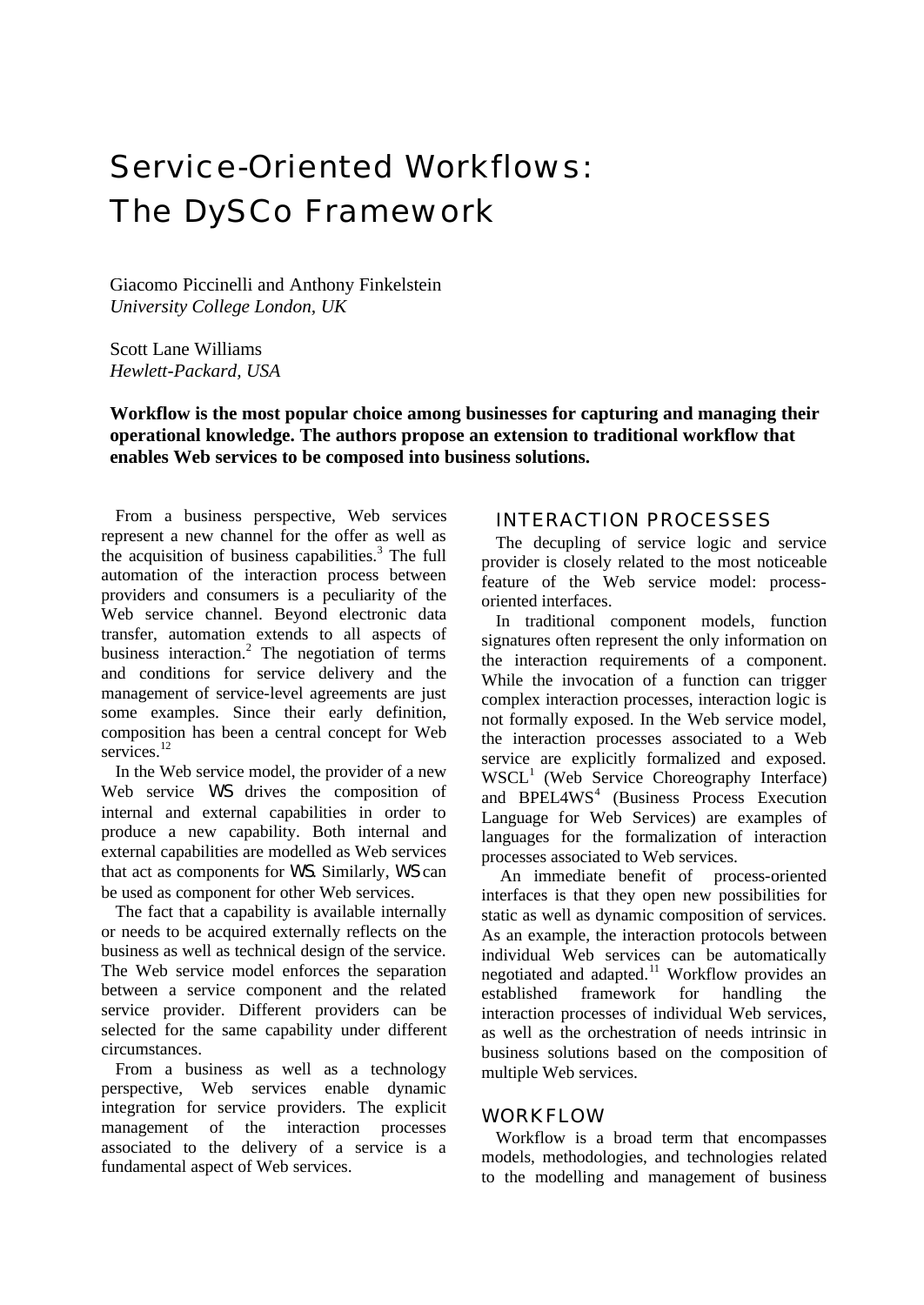processes. A business process captures the operational logic for the coordination of resources towards the achievement of a business objective. Workflow processes represent an embodiment of a business processes.<sup>5</sup>

Resources are modelled as independent units that have the capability to perform specific tasks. While resources may be capable of autonomous behaviour, the tasks specified in a workflow are performed only upon request. The coordination logic in the workflow model is based on an orchestration approach. A single logical entity is in charge of maintaining the state of the process, and to request the resources to perform tasks.

| $\mathbf{W} ::= \varepsilon$ | empty process |                                                                                           |
|------------------------------|---------------|-------------------------------------------------------------------------------------------|
| t <sub>r</sub> ( $\sigma$ )  | task          | $(\sigma: \mathcal{N} \rightarrow \mathcal{V} \mid r \in \mathcal{R}, t \in \mathcal{T})$ |
| $\vert$ W.W                  | sequence      |                                                                                           |
| $\mathbf{W} + \mathbf{W}$    | choice        |                                                                                           |
| $\parallel$ W $\parallel$ W  | concurrency   |                                                                                           |
| $\mathsf{I}$ : W             | loop          |                                                                                           |

*Table 1. Basic formalisation for a workflow process. N is a set of identifiers for data items. V is a set of values for data items. R is a set of resources. T is a set of task definitions.* 

#### Basic Formalisation

A basic formalisation for workflow processes is presented in Table 1. The atomic element in the specification of a workflow process (Tab. 1) is the task. A task is defined by a name *t* that indicates the activity required to a resource, as well as a name *r* that indicates the resource that has to perform the activity. The specification for a task includes indications on the information that is supplied to a resource, and on the information that the resource will produce as a result of the activity. Such information flow is modelled with a function σ that links parameter names (*N*) to their value (*V*). The flow logic for the process is expressed by the sequence, choice, concurrent, and loop operators.

The execution logic of a workflow process can be summarised by the rules in Table 2. The notation  $X \longrightarrow Y$  indicates the progress of a process from the stage X to the stage Y. The stage of a process is defined by the information base of the process at a give time  $(\Omega)$ , and the description of the part of the process that remains to be executed (W). The progress of a process can also generate management data, as well as other types control information  $(\alpha)$ .

The execution of a task (step) relies on a function (w) to extract form  $\Omega$  the information required by the resource. In the same way, a function  $(V)$  feeds into  $\Omega$  new information generated by the resource. Only one resource is involved in each task  $(r \in R)$ . A function  $\omega$  defines the management information produced by the execution of the task. Management information depends on the task, as well as on the resource and data involved in the execution of the task itself.

*Table 2. These rules specify the progress logic for a workflow process. The symbol* τ *indicates that no management information is produced. The function* μ *combines the management information generated by the progress of the two branches of the process. The function*∇ *aligns different versions of an information base.*

The execution of a loop is handled by sequential repetitions of the process in the body of the loop (loop). A sequence (seq1/2) implies the complete execution of the first process before any progress can happen for the second process. Conditional branching (choice) implies the evaluation of a condition, and the subsequent execution of the selected process. Concurrent processes (comp 1/2/3) progress independently, unless otherwise constrained by their internal logic.

A comprehensive definition of the theoretical framework underpinning workflow can be derived from the work of authors such as C.A.R. Hoare and R. Milner.<sup>7, 8</sup>

#### Workflow Management

Workflow management systems (WfMSs) provide the link between theory and practice for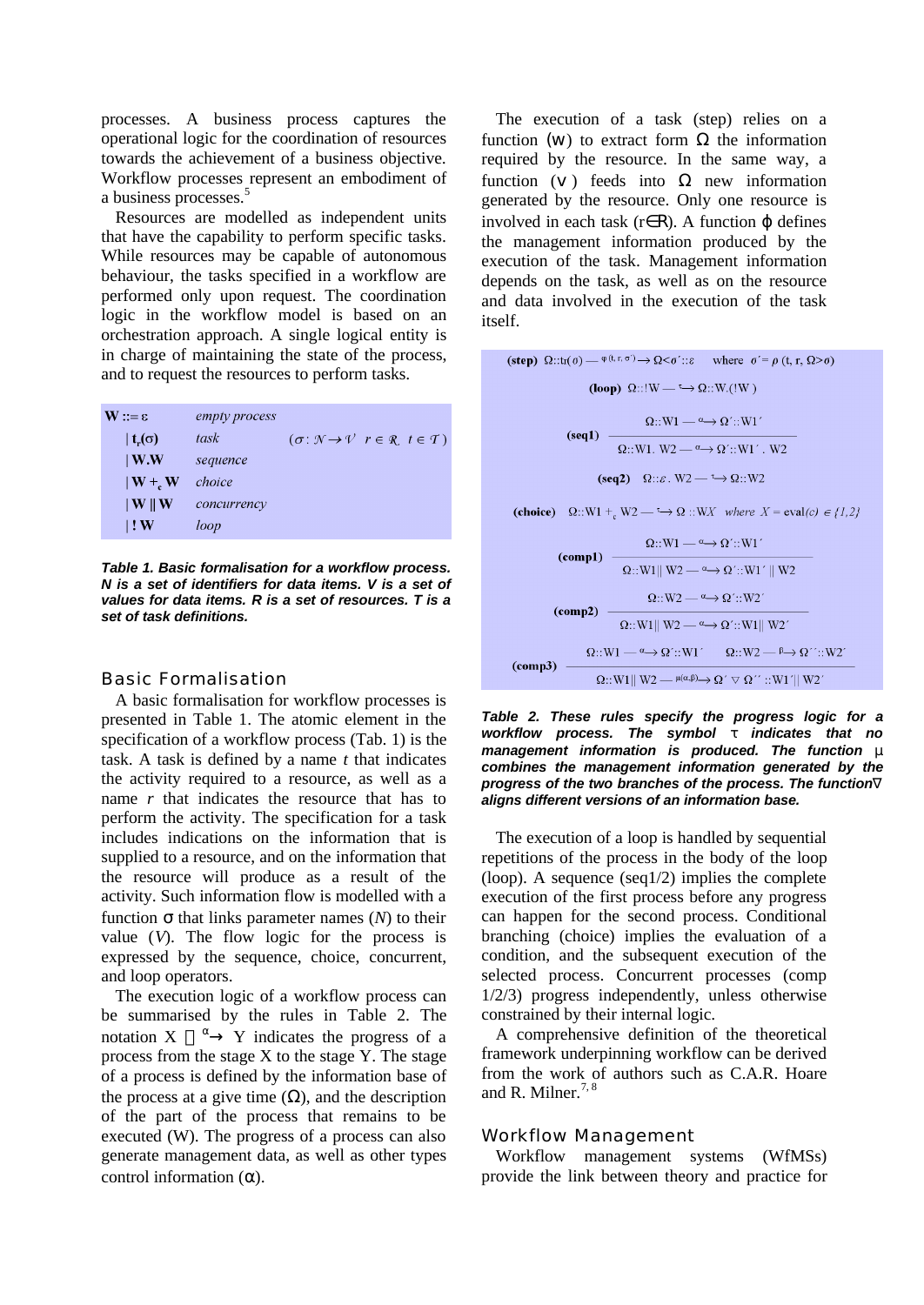workflow.<sup>6</sup> The WfMC (Workflow Management Coalition - www.wfmc.org) defines a WfMS as a system enabling definition, creation, and execution of workflow processes. A WfMS includes software components to store and interpret process definitions, create and execute process instances, and control their interaction with process participants and applications. Additionally, a WfMS offers administrative and audit functions on the system overall and for individual process instances. A detailed description of the standard reference architecture for WfMSs can be found in  $5$ .

The list of commercial products for workflow management is almost endless. From IBM to SAP, Microsoft, BEA, HP and Oracle, the offer of virtually every major software manufacturer includes complete solutions or at least technology components for workflow management. Products differentiate in anything from performance to graphical interfaces, richness in the set of adapters and connectors for legacy applications, and domain-specific libraries of process definitions. As a reference, the Workflow and Reengineering International Association (www.waria.org), publishes a comprehensive directory of workflowrelated products.

## SERVICE-ORIENTED WORKFLOW

Traditional workflow adopts a very basic model for the resources involved in a business process. A resource is an entity that can execute a task. Data can be provided to and generated by the resource during the execution of the task. Task execution is beyond the scope of the process, and of the workflow management system.



*Figure 1. In traditional workflow, the process of invoicing a customer includes all the necessary steps to the generation and delivery of the invoice.* 



*Figure 2. In a workflow that leverages Web services, invoicing of a customer simply requires identifying and composing the relevant services.* 

As an example of traditional workflow, Figure 1 captures part of an invoicing process. The process first requires an Accountant to prepare the invoice. As soon as the invoice is completed, the accountant archives the related information. At the same time, the invoice is printed on the appropriate forms. When the required data are archived and the document printed, the invoice is posted to the customer. In the example, the Mailer can be a person that collects the document from a known printer, and performs the basic activities required for posting a letter.

Partially due to the resource model adopted, traditional workflow enforces *concentration* and *atomisation* of process logic. Atomisation refers to the limited knowledge by the resource about the related process logic. In the invoicing example, the Accountant has no explicit knowledge that archiving follows invariably invoice preparation. Concentration refers to the fact that the process contains the coordination logic related to all the resources. Coordination takes the form of strict orchestration, whereby a central entity assigns tasks to the appropriate resources at the appropriate stage in the execution of a process. While not incompatible with Web services, traditional workflow leverages only a fraction of the potential deriving from serviceoriented engineering of resources.

Figure 2 captures part of an invoicing process that is equivalent to the one in Figure 1 but that is based on Web services. Accounting and mailing (which now also includes printing) capabilities are modelled as Web services. Each Web service exposes the interaction process associated to the delivery of the service itself. The preparation and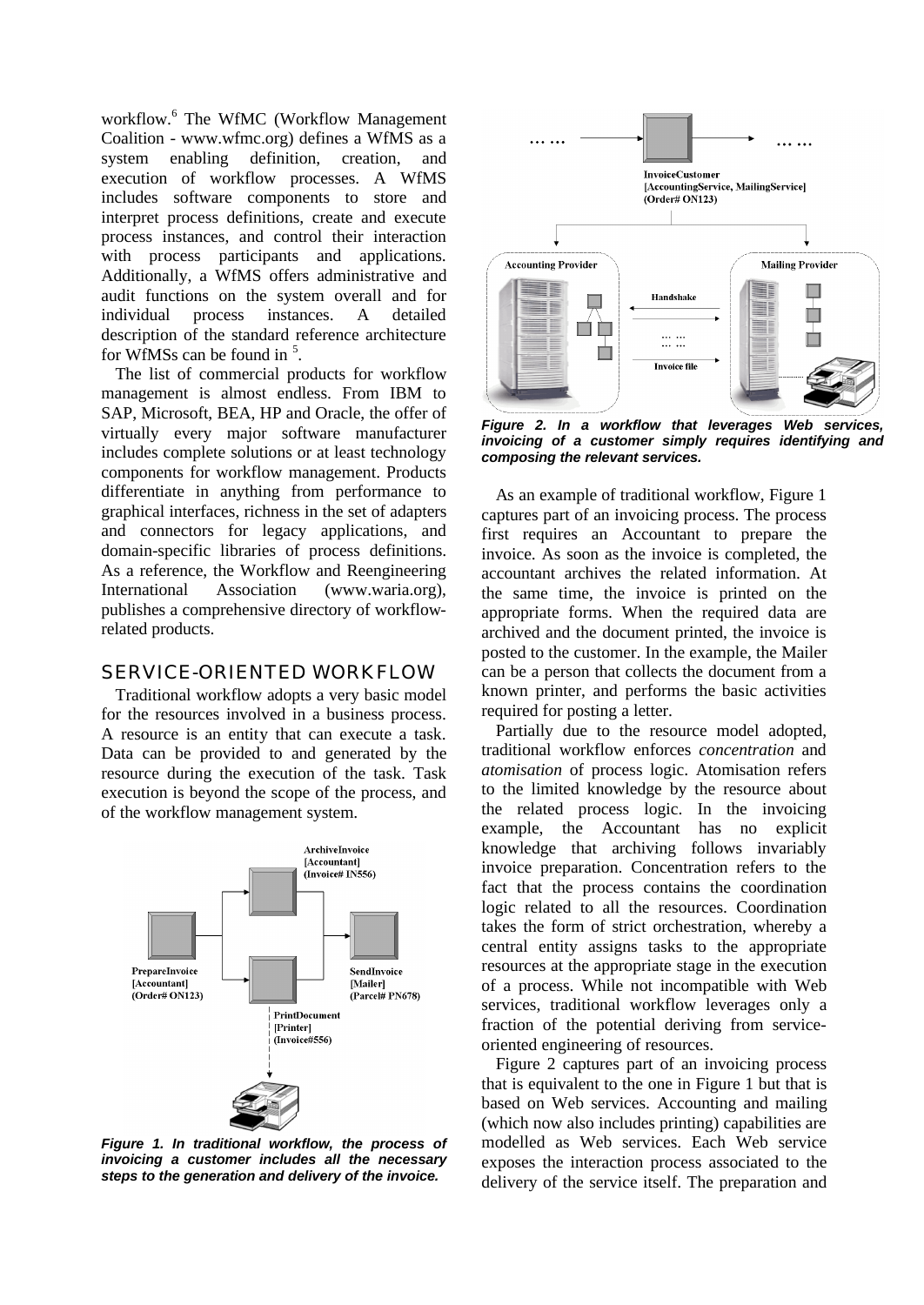mailing of an invoice now derive from the cooperation of the providers for the accounting and mailing services. In the invoicing process, a single step is present indicating the appropriate services and the objective of their cooperation.

 The overall operational knowledge that needs to be specified has not changed. Archiving still follows preparation, and posting will not be done before the archiving is complete. Still, modelling resources as Web services offers to the designer of a business process a more modular and realistic view of the business resources involved in the process.

## THE DySCo WORKFLOW

The way in which Web services have developed and evolved is such that different degrees of integration have been achieved with different types of pre-existing technology. In the case of workflow, integration came almost immediately for the communication layer. Individual functions of traditional business objects were transformed into basic Web services. Each Web service would cover the equivalent of a traditional task; hence very limited changes were required to models and technology of existing WfMSs. DySCo takes the integration between workflow and Web services one step further

DySCo (Dynamic Service Composer) is the result of a two-year project involving University College London (UK), University of St. Petersburg (Russia), University of Ferrara (Italy), University of Hamburg (Germany), and Hewlett-Packard (UK and USA). The objective of DySCo was the development of a conceptual and technology framework supporting the dynamic composition of Web services. The Web services considered in DySCo are business-level services, similar to those represented in Figure 2.

The main aspect of composition targeted by DySCo is the dynamic reconfiguration of the interaction processes between providers of service components. Extending the example in Figure 2, two new providers could replace the mailing provider: one covering the printing and one covering the actual mailing. The business logic of composition does not change: first printing and then mailing. The coordination logic for the providers does instead change. The provider of the accounting service needs to coordinate with two distinct providers.

In addition to a service-oriented extension to the workflow model, DySCo supports automatic refactoring of the coordination logic for providers of service components.<sup>9</sup>

## Composition Model

The composition model proposed in DySCo retains the overall structure of traditional workflow (Table 1/2), with exception of the task. In DySCo the focus shifts from activity to interaction. Resources become roles, and the task becomes an interaction step. In an interaction step, sets of roles interact in order to achieve a given objective.

In traditional workflow, the task description contains sufficient information for the resource to understand precisely the activity to perform. In an interactive step, the step description contains sufficient information for the roles involved to understand precisely the way in which they have to interact with each other. As in traditional workflow, information from the overall state of the process may be provided as input for the execution of an interactive step. An interactive step may also produce output information that contributes to the state of the overall process.

 Given the set *R* of role names and the set *S* of names of interactive steps, the entry for the task in the process grammar of Table 1 becomes:

 $s_{\text{r}}(\sigma)$  *interactive step* ( $\sigma : \mathbb{N} \to \mathbb{V}$   $r \subseteq \mathbb{R}$   $s \in \mathbb{S}$ )

The entry (step) for the process evolution rule in of Table 2 is replaced by:

**(int-step)**  $\Omega$ ::s<sub>r</sub>( $\sigma$ ) —  $\theta$ <sup>(s, v,  $\sigma$ <sup>)</sup>  $\rightarrow$   $\Omega \vee \sigma$ <sup>2</sup>::ε</sup>

where  $\sigma' = \rho$  (s, r,  $\Omega w \sigma$ )  $r \subseteq R$  v  $\subseteq r$ 

The involvement of multiple roles in an interactive step affects both the output function  $\rho$  and the tracking function  $\varphi$  for the step. The output function takes into consideration the contributions from all the roles involved in the step. The tracking function can give different perspectives on the execution of the interactive step depending on the subset v of roles defined by an observer. The granularity as well as the complexity of the interaction can vary for different steps. Still, interactive steps maintain the atomicity property typical of tasks in traditional workflow.

The use of roles enforces a level of indirection between capabilities and capability providers. In particular, the interaction between the multiple roles in an interaction step is independent from the providers that will cover each role. Similarly to resource names in traditional workflow, role names are used consistently across different steps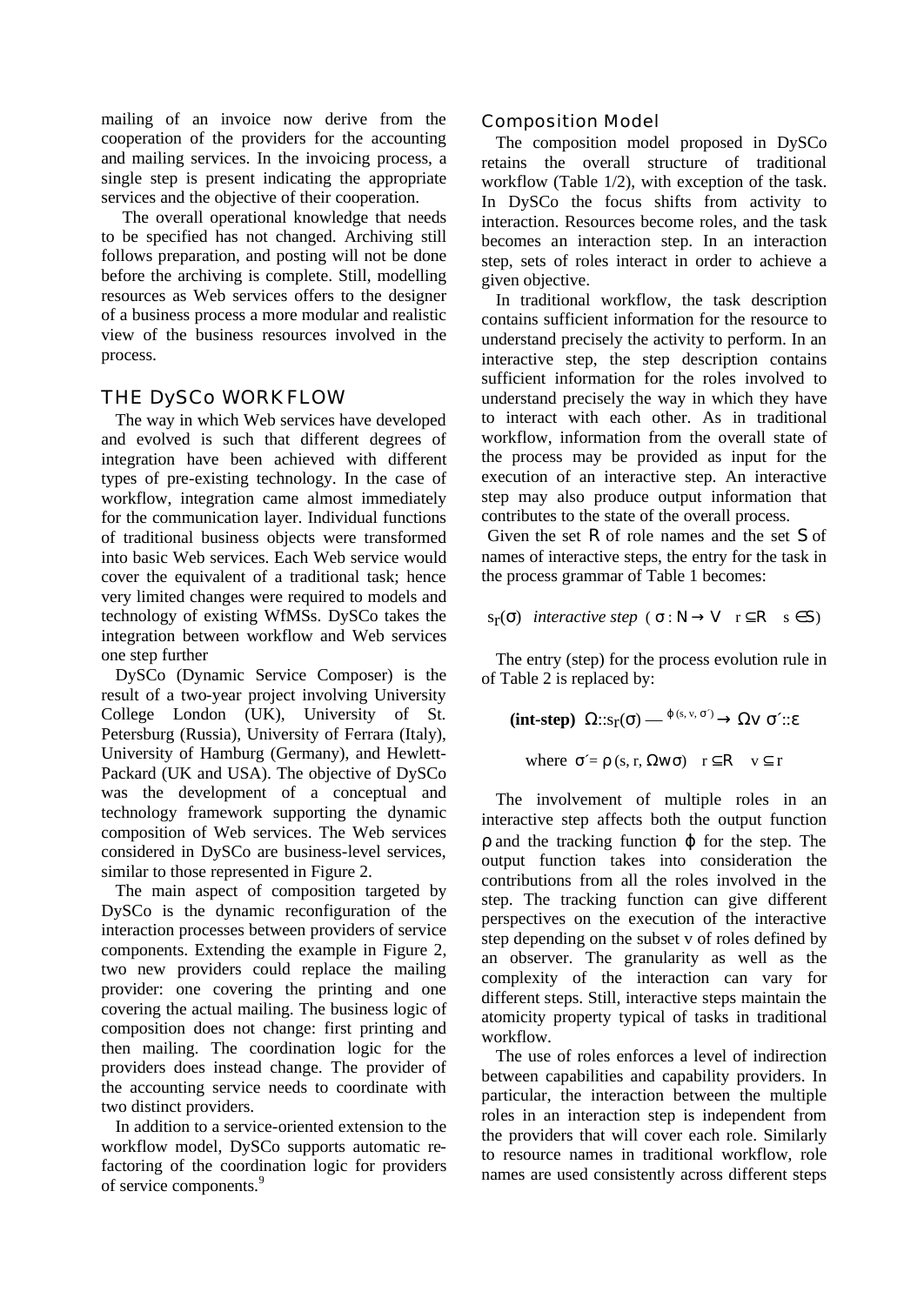in one process. The equivalent of a task in traditional workflow can be obtained with an interactive step that specifies only one role. Similar conditions can also be recreated if one provider covers all the roles in an interactive step.

#### Coordination Model

The coordination model adopted in DySCo operates at role level, and is entirely based on peer-to-peer interaction. The approach is to derive from a DySCo process D a set of traditional workflow processes  $\{P_i\}$ , such that the result of the union of all the  $P_j$  is equivalent to D. Equivalence can be defined formally using the classic notion of bisimulation<sup>8</sup>, which defines two processes equivalent if they exhibit identical observable behaviour.

Given a DySCo process D and the set *R* of all the roles involved in D, let us consider *P(R)* the set of all the possible subsets of *R*. Let us also consider *C(P(R))* the set of all the subsets of *P(R)*, such that  $c \in C(P(R))$  implies that the union of all the sets in *c* is equal to R. Given a set  $c = \{c_i\} \in$  $C(P(R))$  the coordination model defines a set  $W =$ {Wj} of traditional workflow processes such that there is a one-to-one relation between the elements of  $c$  and  $W$ . Each process  $W_j$  contains the orchestration logic for the Web services of the provider covering the roles in the corresponding cj , as well as the interaction and synchronisation logic with other providers. The interaction logic in  $W_j$  refers to the exchange of service-level information between providers. Synchronisation logic refers to the signalling between providers required in order to align the global flow of execution.

The coordination model preserves the level of indirection introduced by the composition model between a capability (captured by a role) and the Web services that implement the capability.

#### Implementation Framework

The implementation framework developed for DySCo includes development tools (Figure 3), as well as execution infrastructure to support the complete lifecycle of a composite Web service.

The composition logic for a Web service can be specified using a graphical environment based on an extension of the design system iGrafx<sup> $\text{m}$ </sup>. The information is encoded using XML, and can be easily exported to other modelling tools. The graphical notation for processes derives from the reference standard specified by the WfMC.





*Figure 3. Two components of the DySCo implementation framework. From the top down, the first image captures the design environment for DySCo processes. The second image captures the tool for projection generation. The view on the projection generator shows the creation of role groups.* 

The design environment covers processes as well as steps. In addition to the flow operators in the basic workflow model, specific design patterns allow the use of higher-level constructs. Multiple branching and conditional loops are examples of such constructs. The use of sub processes is also possible. Concerning interactive steps, the interaction logic for the roles is based on an abstract execution environment, defined by DySCo. The abstract execution environment includes a virtual repositories shared by sets of the roles, as well as direct role-to-role interaction. The specification of the steps is also based on workflow.